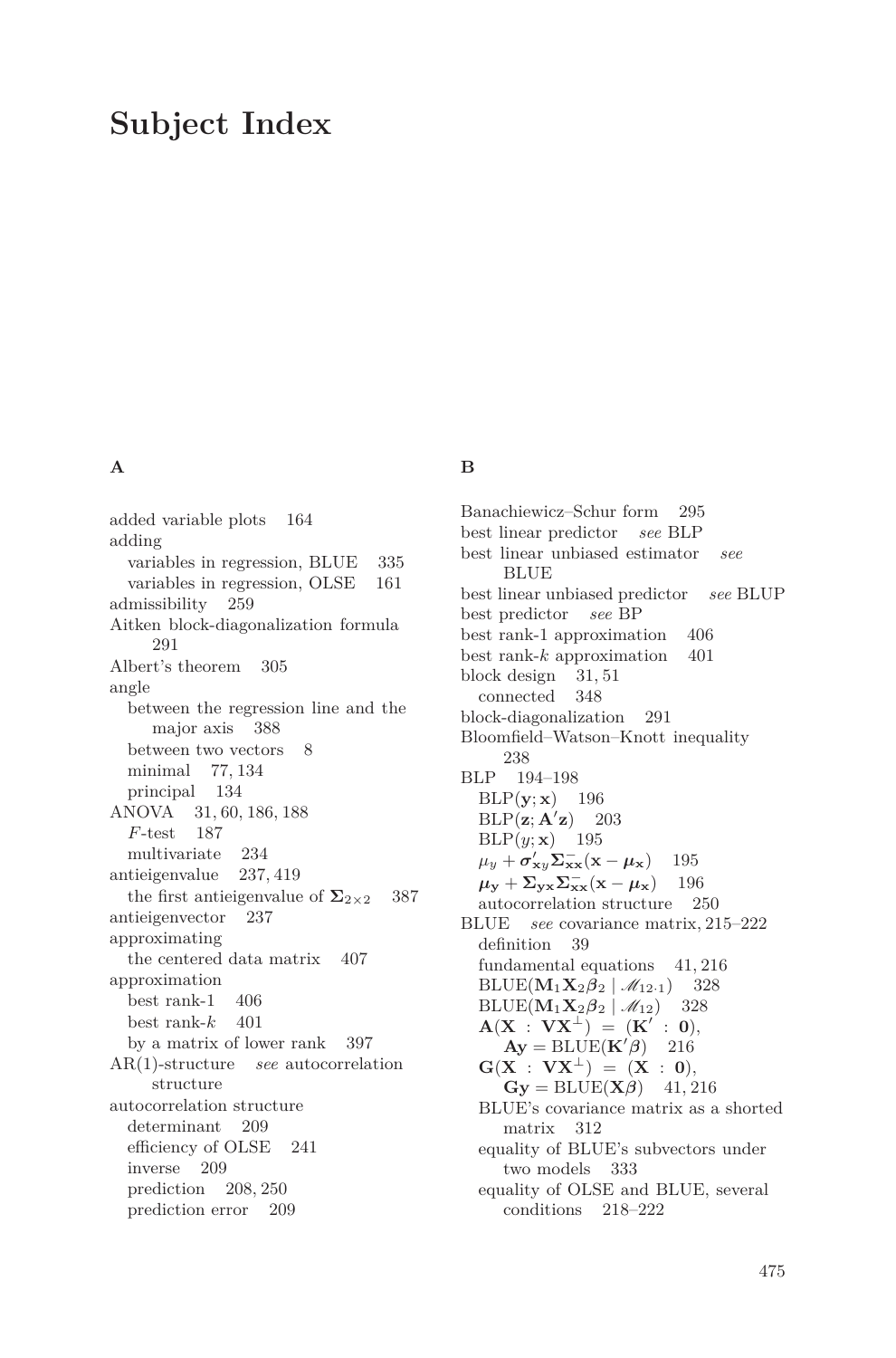of *β* 44 of *β*<sup>2</sup> 327 of  $\mathbf{K}'\boldsymbol{\beta}$  216 of  $\mathbf{X}\boldsymbol{\beta}$  39, 43 Pandora's Box 223 representations 43, 228, 324 residual  $\tilde{\varepsilon}$  = **VMy** 44, 325, 339 under intraclass structure 225 when  $X = 1$  224 BLUP 245–249 fundamental equations 247  ${\bf A}({\bf X}:{\bf V}{\bf X}^{\perp})=({\bf X}_f:{\bf V}_{21}{\bf X}^{\perp}),$  $\mathbf{A}\mathbf{y} = \text{BLUP}(\mathbf{y}_f)$  247 autocorrelation structure 250 examples 250 intraclass correlation 250 of  $y_f$  245 of *γ* 255 of *y*<sup>∗</sup> 167 Pandora's Box 248 representations 248 standardized random walk process  $y_t = \beta t + \varepsilon_t$  251 unbiasedly predictable 246 BP BP(*y*; **x**) 194, 198  $E(y | \mathbf{x})$  194

#### **C**

C-matrix 348 canonical correlations 241, 382 and efficiency 382 and proper eigenvalues 379 based on  $\Sigma^{-1}$  387 between  $\hat{\beta}$  and  $\tilde{\beta}$  241, 382 between **Hy** and **My** 241, 382 between  $\mathbf{K}'\mathbf{Q}_\mathbf{L}\mathbf{u}$  and  $\mathbf{L}'\mathbf{Q}_\mathbf{K}\mathbf{u}$  387 geometrically 408 intraclass correlation 389 non-unit cc's between  $\mathbf{K}'\mathbf{u}$  and  $\mathbf{L}'\mathbf{u}$ 387 SVD 408 unit 136, 321, 326 Cauchy–Schwarz inequality 77, 174, 224, 396, 415, 421  $(\mathbf{x}'\mathbf{y})^2 \leq \mathbf{x}'\mathbf{x} \cdot \mathbf{y}'\mathbf{y}$  415  $|{\bf A}'{\bf B}|^2 \le |{\bf A}'{\bf A}||{\bf B}'{\bf B}|$  423  $\mathbf{A}'\mathbf{B}(\mathbf{B}'\mathbf{B})^-\mathbf{B}'\mathbf{A} \leq_{\mathsf{L}} \mathbf{A}'\mathbf{A}$  423 determinantal version 423 matrix version 423 versions 416 centering matrix, **C** 36, 91, 172 basis for  $\mathcal{C}(\mathbf{C})$  104

characteristic equation 14, 358 characteristic polynomial 358 chi-squared distribution 18, 354, 355, 364 chi-squared from frequency table 49 Cholesky decomposition 208 Cochran's theorem 352, 354, 390 coefficient of determination *see* multiple correlation in the no-intercept model 97, 171 cofactor 429 coin tossing 261 collinearity 162, 412 column space 3  $\mathscr{C}(\mathbf{A})$ , basic properties 57  $\mathscr{C}(\mathbf{A}) \cap \mathscr{C}(\mathbf{B})$ , several properties 190  $\mathscr{C}(\mathbf{AG}) = \mathscr{C}(\mathbf{AF})$  126  $\mathscr{C}(\mathbf{AP}_{\mathbf{B}}) = \mathscr{C}(\mathbf{AB})$  127  $\mathscr{C}(\mathbf{A}^+) = \mathscr{C}(\mathbf{A}')$  110, 133  $\mathscr{C}(\mathbf{W}^-\mathbf{X}\cdot\mathbf{I} - \mathbf{W}^-\mathbf{W})$  140  $\mathscr{C}(\mathbf{X} : \mathbf{V}) = \mathscr{C}(\mathbf{X} : \mathbf{V}\mathbf{M})$  123  $\mathscr{C}[\text{cov}(\tilde{\boldsymbol{\varepsilon}})]$  137  $\mathscr{C}[\text{cov}(\mathbf{X}\tilde{\boldsymbol{\beta}})]$  137  $\mathscr{C}[\mathbf{X}'(\mathbf{V} + \mathbf{XUX}')^T\mathbf{X}]$  286 of covariance matrix 62 completely symmetric matrix 227 eigenvalues 366, 388 completeness linear 258 condition number 412, 419 conditional *see* multinormal distribution  $var(y) = var[E(y | x)] + E[var(y | x)]$ 188 expectation and the best predictor 194, 198 confidence ellipse *see* contours of constant density confidence ellipsoid for  $\beta_2$  178 confidence interval for  $E(y_*)$  168 connected block design 348 consistency of  $\Sigma_{\mathbf{x}\mathbf{x}}\mathbf{B} = \Sigma_{\mathbf{x}\mathbf{y}}$  64 of  $AYB = C$  267 of  $G(X : VX^{\perp}) = (X : 0)$  217 of  $\mathbf{X}'\mathbf{W}^-\mathbf{X}\boldsymbol{\beta} = \mathbf{X}'\mathbf{W}^-\mathbf{y}'$  288 of  $Y(A : B) = (0 : B)$  139 consistent linear model 43, 125 constant term the role of the vector **1** 95–100 constraints to obtain unique *β***ˆ** 347 contingency table 46, 47, 413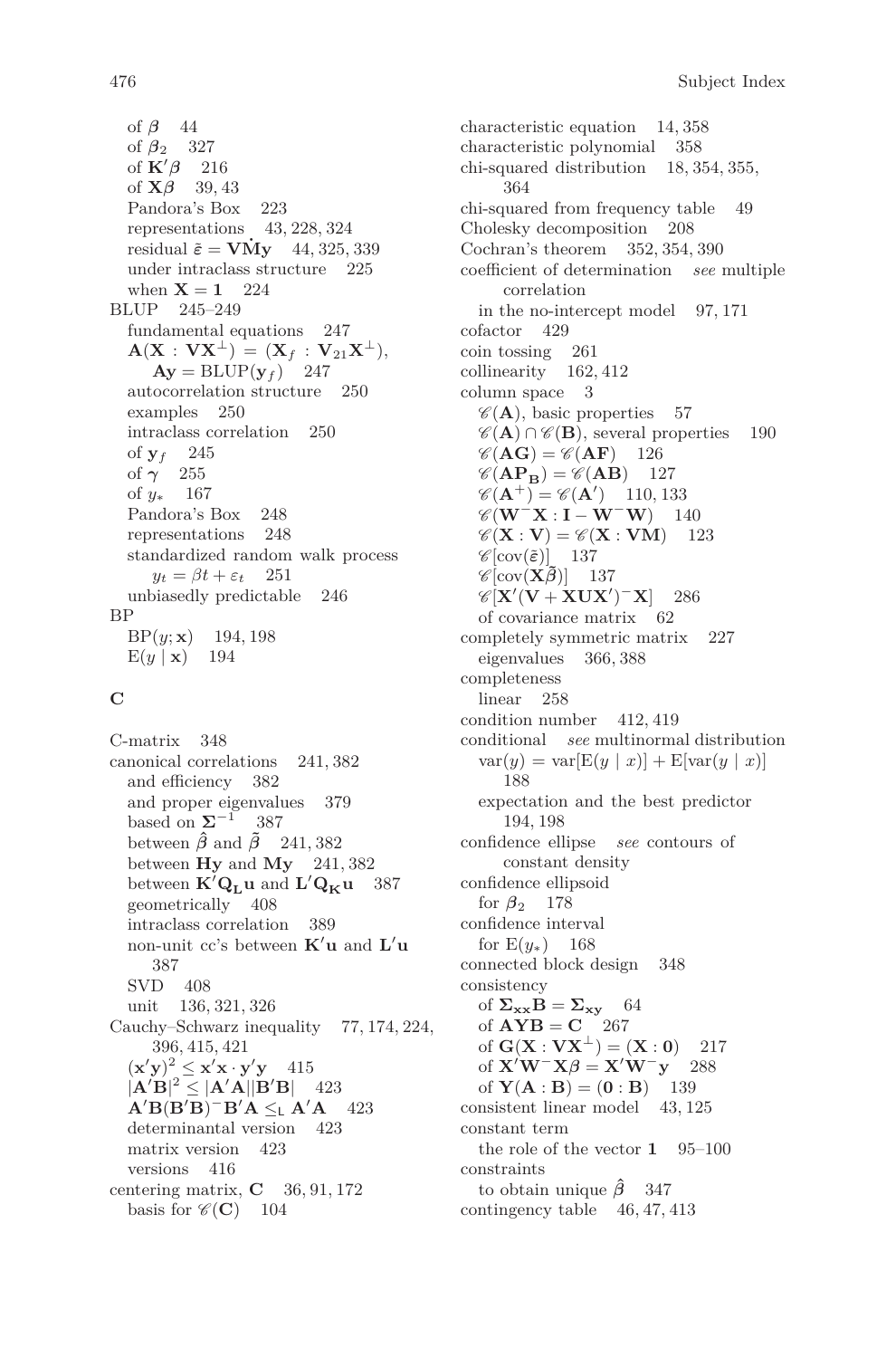contours of constant density 56, 169, 202, 365, 388 the slope of the major axis 365, 387 contrast 62 elementary 62, 348 Cook Islands, Aitutaki 54 Cook's distance 181, 341 and Mahalanobis distance 341<br>
generalized 338 generalized 338 Cook's trick 206 coordinate-free considerations 221 correlation *see* multiple correlation basic properties of sample correlation 91–104  $\operatorname{cor}(x, y) = \operatorname{cov}(x, y) / \sqrt{\operatorname{var}(x) \operatorname{var}(y)}$ 17  $\operatorname{cor}_{s}(x, y) = \operatorname{cor}_{d}(\mathbf{x}, \mathbf{y}) = \operatorname{cos}(\mathbf{C}\mathbf{x}, \mathbf{C}\mathbf{y})$ 37, 91  $r_{xy} = \frac{\mathbf{x}'\mathbf{C}\mathbf{y}}{\sqrt{\mathbf{x}'\mathbf{C}\mathbf{x}+\mathbf{C}}\mathbf{C}}$ **x**0**Cx**·**y**0**Cy** 37, 91 between  $\hat{\beta}_1$  and  $\hat{\beta}_2$  167 between  $\hat{\beta}_i$  and  $\hat{\beta}_j$  178 between  $\hat{\beta}_\mathbf{x}$  and  $\bar{y}$  167 between dichotomous variables 46 between residuals 101, 178, 179 intraclass 225, 250 partial 101, 178, 179 sample 22, 91 correlation matrix  $\operatorname{cor}(\mathbf{x}) = \mathbf{\Sigma}_{\delta}^{-1/2} \mathbf{\Sigma} \mathbf{\Sigma}_{\delta}^{-1/2}$ 17  $\mathbf{R} = \mathbf{S}_{\delta}^{-1/2} \mathbf{S} \mathbf{S}_{\delta}^{-1/2}$ 23, 127  $\mathbf{R}_{\mathbf{xx}} = \text{cor}_{\mathbf{d}}(\mathbf{X}_0)$  127 "correlation matrix" 307 determinant 127, 308 rank 127 correspondence analysis 413 cosine 8 correlation as a cosine 37, 91 maximal 77, 134 cosine of matrix, cos(**V**) 237 Courant–Fischer minimax theorem 389 covariance  $cov(x, y) = \sigma_{xy} = E(x - \mu)(y - \nu)$  17 sample 22 covariance matrix  $cov(\mathbf{x}) = E(\mathbf{x} - \boldsymbol{\mu})(\mathbf{x} - \boldsymbol{\mu})'$  17  $cov(x, y) = E(x - \mu)(y - \nu)'$  17  $cov(\mathbf{e}_{\mathbf{y} \cdot \mathbf{x}})$  198  $cov[\mathbf{z} - BLP(\mathbf{z}; \mathbf{A}^{\prime} \mathbf{z})]$  203  $|\mathbf{\Sigma}| = |\mathbf{\Sigma}_{\mathbf{xx}}|(\sigma_y^2 - \sigma_{xy}^{\prime} \mathbf{\Sigma}_{\mathbf{xx}}^{-1} \sigma_{xy})$  297  $S = cov_d(U) = \frac{1}{n-1}U'CU$  23  $S_{xx} = cov_d(X_0) = \frac{1}{n-1}T_{xx}$  127  $S_{xx} = \frac{1}{n-1} X_0' C X_0$  127

as a Schur complement 211 conditional:  $cov(y | x)$  under multinormality 197 Mahalanobis distance 157 minimal 191 of  $\hat{\beta}_2$  161 of  $\tilde{\beta}$  45 of **X***β***˜** 45, 137, 261, 326 of BLUE's residual,  $cov(\tilde{\varepsilon})$  45, 50, 137, 326 of the prediction error 198, 203, 205 Craig–Sakamoto–Matusita theorem 19 Cronbach's *alpha* 422

#### **D**

data matrix preliminaries 19–24 as a random matrix, representing a random sample 20 keeping observed data as a theoretical distribution 27 statistical independence of the rows 21 data sets 1000 observations 1, 56, 169 12 observations 1, 56 12 observations, orthogonal distances, rotation 404 15 observations, best predictor 211 2 treatments 38 3 observations 1, 26, 56 3 treatments 30, 35, 188 3 treatments, estimability 60 *t* treatments, *b* blocks 31 Canner's data 263 coin tossing 261 correlation 0, cosine  $\approx 1$  93 correlation 1, cosine 0 94 generating observations 301 heights of fathers and sons, Galton 201 linear model when  $V = diag(1, 2, 3)$ 224 over-speeding 45 throwing two dice 201 decomposition *see* eigenvalue decomposition, *see* full rank decomposition, *see* singular value decomposition  $SST = SSR + SSE$  168 Cholesky 208 Hartwig–Spindelböck 112 of characteristic polynomial 359  $\hat{\beta}_1(\mathcal{M}_{12}) = \hat{\beta}_1(\mathcal{M}_1) - \mathbf{A}$  161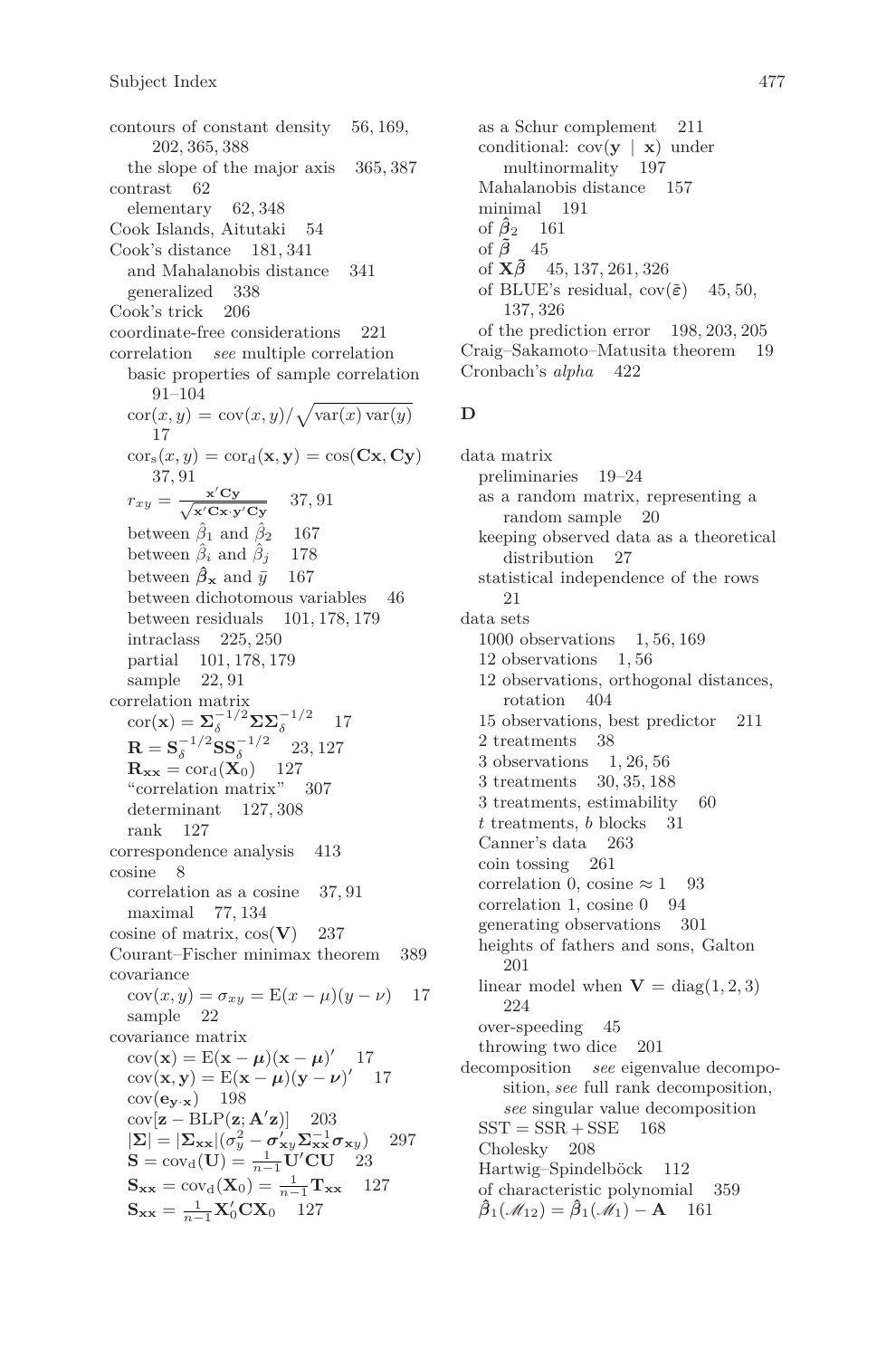478 Subject Index

 $\tilde{\beta}_1(\mathcal{M}_{12}) = \tilde{\beta}_1(\mathcal{M}_1) - \mathbf{B}$  336 defenceman 29, 252 deleting *q* observations in regression 188 an observation in regression 180, 338, 341 variables in regression, BLUE 335 variables in regression, OLSE 161 derivative vi, 366 determinant  $|\mathbf{\Sigma}| = |\mathbf{\Sigma}_{\mathbf{xx}}| (\sigma_y^2 - \sigma_{xy}^{\prime} \mathbf{\Sigma}_{\mathbf{xx}}^{-1} \sigma_{xy})$  297 cofactor 429 generalized variance, |**S**| 131, 132 historical development 300 Laplace expansion 429 multiplicative on the Schur compl. 182, 294 of autocorrelation matrix 209 of correlation matrix 127, 308 of partitioned matrix 297 product of eigenvalues 358 deviant how? 420  $DFBETA_i(\mathbf{V}) = \tilde{\beta} - \tilde{\beta}_{(i)}$  338, 341 DFBETA<sub>i</sub> =  $\hat{\beta} - \hat{\beta}_{(i)}$  181<br>diagonal increments 301 diagonal increments diagonalizability 359 diagonalization block 291 simultaneous 370, 387 dice throwing two dice 201 direct sum decomposition 5 discriminant function 374 disjointness several equivalent conditions for  $\mathscr{C}(\mathbf{A}) \cap \mathscr{C}(\mathbf{B}) = \{0\}$  343  $\mathscr{C}(\mathbf{A}') \cap \mathscr{C}(\mathbf{B}')$  351  $\mathscr{C}(\mathbf{A}) \cap \mathscr{C}(\mathbf{B})$  123, 139  $\mathscr{C}(\mathbf{V}\mathbf{H}) \cap \mathscr{C}(\mathbf{V}\mathbf{M})$  135, 321  $\mathscr{C}(\mathbf{X}'_{(1)}) \cap \mathscr{C}(\mathbf{X}'_{(2)})$  189  $\mathscr{C}(\mathbf{X}) \cap \mathscr{C}(\mathbf{V}\mathbf{M})$  123  $\mathscr{C}(\mathbf{X}) \cap \mathscr{C}(\mathbf{V}^{\perp})$  132  $\mathscr{C}(\mathbf{X}_1) \cap \mathscr{C}(\mathbf{X}_2)$  160  $\mathscr{C}[(\mathbf{V}:\mathbf{X})'] \cap \mathscr{C}[(\mathbf{X}':\mathbf{0})']$ ] 125  $i_i \in \mathcal{C}(\mathbf{X})$  130, 144  $\mathbf{x}_{(i)} \notin \mathscr{C}(\mathbf{X}'_{(i)})$  130, 144 distance *see* Cook's distance, *see* Mahalanobis distance statistical 372 distribution *see* Hotelling's *T* 2 , *see* multinormal *F*-distribution 18, 176, 187, 341

*t*-distribution 18, 341 chi-squared 18, 354 discrete uniform 53 invariance of the *F*-test 342 multinomial 49, 50, 120 of  $\mathbf{y}'(\mathbf{H} - \mathbf{J})\mathbf{y}/\sigma^2$  185 of  $y'(I - H)y/\sigma^2$  185 Wishart-distribution 26, 231 double-centered matrix 48–50, 120, 413 doubly-stochastic matrix 355 Duncan formula 301 Dürer's *Melencolia I* 54

## **E**

Eckart–Young theorem 204, 400 symmetric  $\mathbf{A}$  401 efficiency of OLSE 234–241 the Watson efficiency,  $\text{eff}(\hat{\beta}) = |\text{cov}(\tilde{\beta})|/|\text{cov}(\hat{\beta})|$ 238  $\eta = \text{tr}[\text{cov}(\mathbf{X}\hat{\boldsymbol{\beta}}) - \text{cov}(\mathbf{X}\tilde{\boldsymbol{\beta}})]$  240  $\psi = \frac{1}{2} ||{\bf HV} - {\bf VH}||^2$  240 and canonical correlations 241, 382 of  $\hat{\beta}_2$  332 of OLSE under autocorrelation structure 241 eigenspace 359 eigenvalue decomposition 14, 357, 393 eigenvalues 357–390  $(\lambda, \mathbf{P}_{\mathbf{B}} \mathbf{w})$  as an eigenpair for  $\mathbf{B}^+ \mathbf{A}$ 378  $(\lambda, t)$  as an eigenpair for  $(A, I)$  358  $(\lambda, t)$  as an eigenpair for **A** 358  $(\lambda, \mathbf{w})$  as an eigenpair for  $\mathbf{B}^{-1}\mathbf{A}$  375  $(\lambda, \mathbf{w})$  as an eigenpair for  $(\mathbf{A}, \mathbf{B})$  368 ch(**A**) 359  $ch(\mathbf{A}, \mathbf{B}) = ch(\mathbf{B}^{-1}\mathbf{A})$ <sup>−</sup><sup>1</sup>**A**) 368, 375  $ch(\Sigma_{2\times2})$  364  $ch_1(A, B) = ch_1(B^+A)$  377  $|{\bf A} - \lambda {\bf B}| = 0$  368  $|{\bf A} - \lambda {\bf I}| = 0$  358  $nzch(\mathbf{A}, \mathbf{B})$ , **B** singular 376  $\text{nzch}(\mathbf{A}, \mathbf{B}) = \text{nzch}(\mathbf{B}^+ \mathbf{A}),$  $\mathscr{C}(\mathbf{A}) \subset \mathscr{C}(\mathbf{B})$  376  $nzch(AB) = nzch(BA)$  299, 360 algebraic multiplicity 359 and determinant 358 and trace 358 geometric multiplicity 359 intraclass correlation 226, 310, 366, 388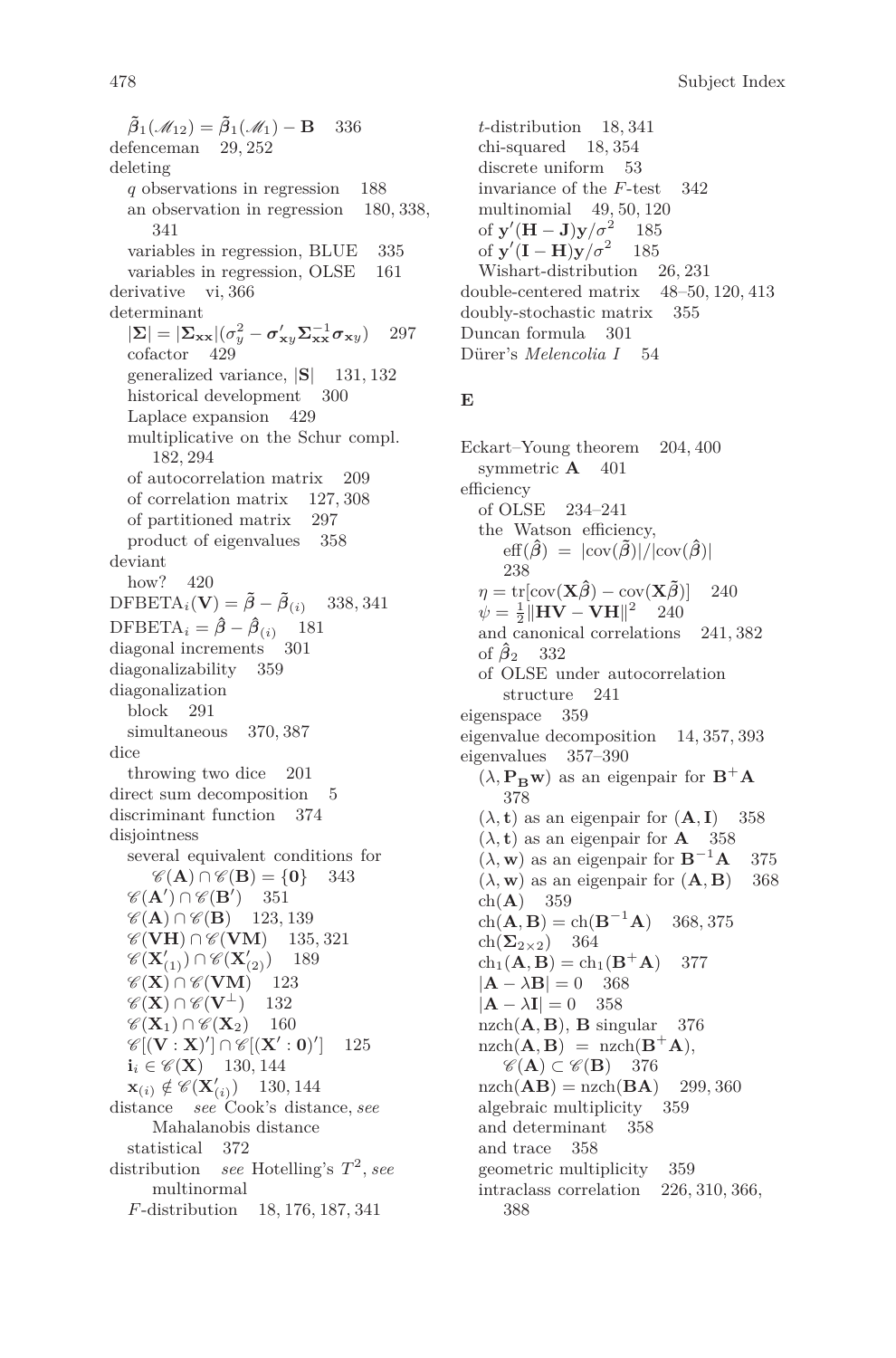of (**HVH**) <sup>−</sup>**HVM**(**MVM**) <sup>−</sup>**MVH** 383 of  $\alpha^2 \mathbf{I} + \mathbf{a} \mathbf{1}' + \mathbf{1} \mathbf{a}'$ 342 of **CPXCP<sup>Y</sup>** 413 of **PCXPCY** 413 of  $\mathbf{P}_{\mathbf{Q}_{\mathbf{Y}}}\mathbf{x}\mathbf{P}_{\mathbf{Q}_{\mathbf{X}}}\mathbf{Y} = 413$ <br>of  $\mathbf{P}_{\mathbf{Y}}\mathbf{P}_{\mathbf{Y}} - \mathbf{P}_{\mathbf{Y}} = 387$ of  $P_K P_L - P_F$  387 of **PXP<sup>Y</sup>** 413 of  $P_{\bf A} - P_{\bf B}$  386 of **PAP<sup>B</sup>** 78, 133 of the BLUE's covariance matrix 378 proper eigenvalues 78, 368 proper eigenvalues and canonical correlations 383 proper eigenvalues,  $\mathbf{B} \geq_{\mathsf{L}} \mathbf{0}$  374 the slope of the major axis 365, 387 unit eigenvalues of  $P_{V^{1/2}H}P_{V^{1/2}M}$ 135, 244, 383 unit eigenvalues of  $P_{\text{A}}P_{\text{B}}$  133, 134<br>ementary column operation 389 elementary column operation 389 elementary contrast 348 elephants in rows and columns 200 equality of OLSE and BLUE 215 of OLSE and BLUE, several conditions 218–222  $\mathbf{X}\hat{\boldsymbol{\beta}} = \mathbf{X}\tilde{\boldsymbol{\beta}}$  218–222  $BLUP(\mathbf{y}_f) = BLUE(\mathbf{X}_f\boldsymbol{\beta})$  249  $BLUP(y_f) = OLSE(\mathbf{X}_f\boldsymbol{\beta})$  249  $COOK_i(I) = COOK_i(V)$  341  $SSE(I) = SSE(V)$  340  $A' A = B' B$  396  $P_{\mathbf{X};\mathbf{V}_1} = P_{\mathbf{X};\mathbf{V}_2}$  88  $\beta_1(\mathcal{M}_{12}) = \beta_1(\mathcal{M}_{12})$  333  $\hat{\beta}(\mathcal{M}_{(i)}) = \hat{\beta}(\mathcal{M}_{(i)})$  subject to  $\hat{\beta}(\mathcal{M}) = \tilde{\beta}(\mathcal{M})$  341  $\hat{\beta}_1(\mathscr{M}_{12}) = \tilde{\beta}_1(\mathscr{M}_{12})$  subject to  $\hat{\beta}_1(\mathscr{M}_1) = \tilde{\beta}_1(\mathscr{M}_1)$  341  $\hat{\beta}_2(\mathscr{M}_{12}) = \tilde{\beta}_2(\mathscr{M}_{12})$  332  $\tilde{\beta}_1(\mathcal{M}_{12}) = \tilde{\beta}_1(\mathcal{M}_{12}^*)$  subject to  $\widetilde{\boldsymbol{\beta}}_1(\mathscr{M}_1) = \widetilde{\boldsymbol{\beta}}_1(\mathscr{M}_1^*)$ ) 337  $\tilde{\beta}_1(\mathscr{M}_{12}) = \tilde{\beta}_1(\mathscr{M}_1)$  336 of BLUPs of *γ* under two mixed models 278 of BLUPs of  $y_f$  under two models 279 of OLSE and BLUE under multivariate linear model 231 of the BLUEs of  $X_1\beta_1$  under two models 333 of the BLUEs under two models 269 of the OLSE and BLUE of the subvectors 332

estimability definition 37 and invariance 284 in a simple ANOVA 60 of *β<sup>k</sup>* 162 of  $\delta$  in the extended model 130 of **K**2*β*<sup>2</sup> 159 of  $\beta_2$  160 of  $\mathbf{K}'\boldsymbol{\beta}$  37, 284 of  ${\bf X}_2 \boldsymbol{\beta}_2$  160, 345 expected frequency 48 expression wonderful 191 externally Studentized residual 182, 186 generalized 341

#### **F**

factor analysis viii, 213, 401 factor scores 213 factorization triangular 207 finiteness matters 53 frequency table 46, 47, 413 Frisch–Waugh–Lovell theorem 99, 163, 180, 328 generalized 328 Frucht–Kantorovich inequality 418 full rank decomposition 349 proof of RCR 354

# **G**

Galton's discovery of regression 199 Gauss–Markov model *see* linear model Gauss–Markov theorem generalized version 216 simple version 41 generalized inverse 4 general representation 111 least squares  $\mathbf{A}_\ell^-$ 117 minimum norm  $(X')_{m(\mathbf{V})}^{-}$ 42 minimum norm  $A_m^$ *<sup>m</sup>* 115 minimum seminorm nonnegative definite 316 reflexive 5, 119, 316 through SVD 109, 408 generalized normal equation 44, 82, 288 generalized variance, |**S**| 131, 132 generating observations 301 geometric illustration  $SST = SSR + SSE$  183 correlation 93 high cosine, no correlation 96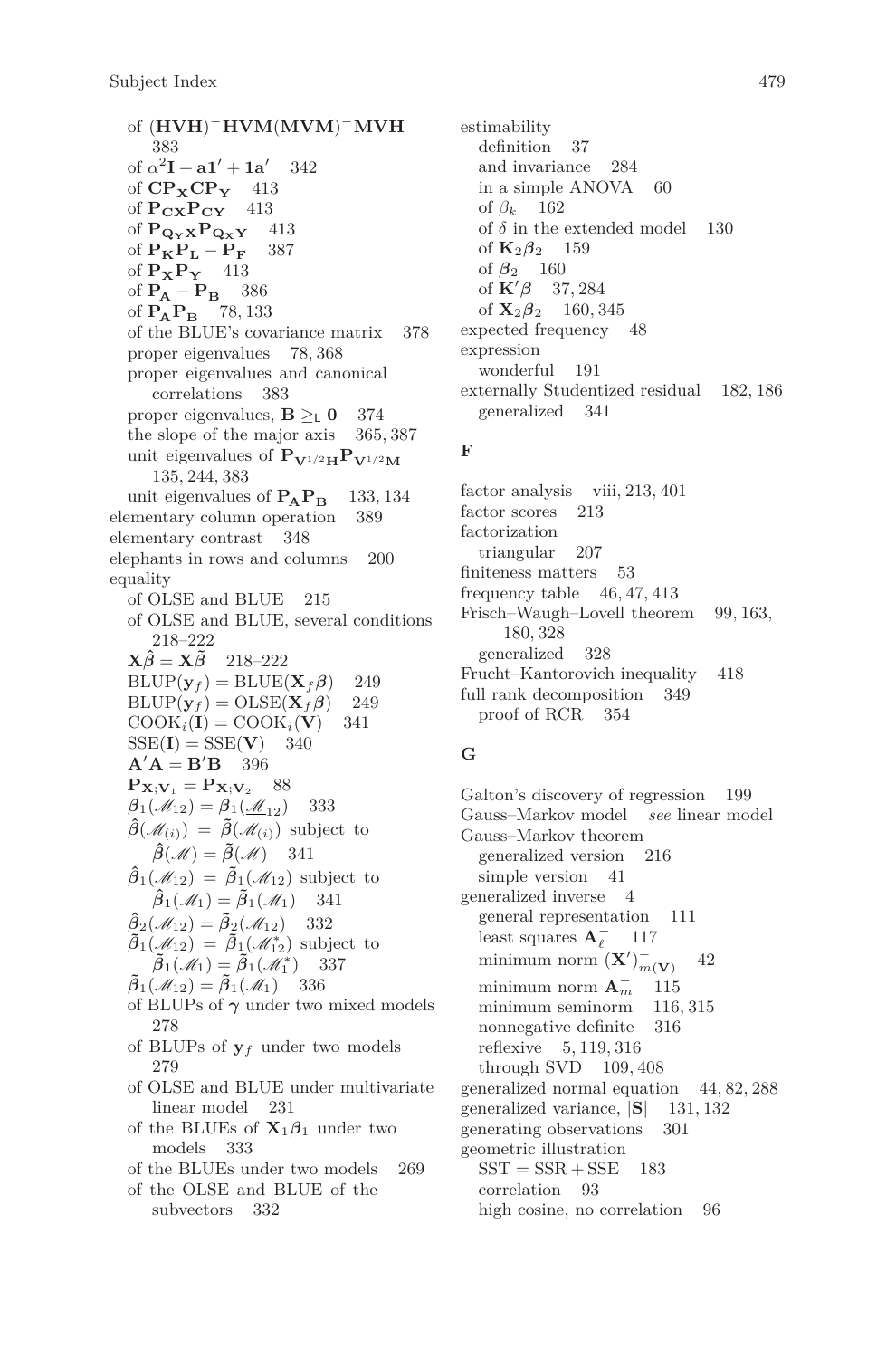large  $R^2$  but small  $r_{1y}$  and  $r_{2y}$  184 minimizing orthogonal distances 403 partial correlation 95 partial correlation zero 96 projecting **y** onto  $\mathscr{C}(\mathbf{X})$  183 reduced model 184 group inverse 355 Grubbs's test 342

#### **H**

Hadamard product vi Hadamard's determinantal inequality 298 Hartwig–Spindelböck decomposition 112 hat matrix, **H** 33 remember **H** and **M** 34 *hii* as a determinant 182 and Mahalanobis distance 157, 421 heights of fathers and sons 199 Henderson's mixed model equation 255 Hogg–Craig theorem 355 hopelessness 121 Hotelling's *T* 2 26, 53, 187, 234 Householder transformation 355, 390 hypothesis  $\beta_k = 0$  under the intraclass correlation 342  $\delta = 0$ , outlier testing 182, 341  $\mu_1 = \cdots = \mu_q$  187  $\mu_1 = \mu_2$  187  $\mathbf{K}'\mathbb{B} = \mathbf{D}$  231  $\mathbf{K}'\boldsymbol{\beta} = \mathbf{0}$  176  $\beta_2 = 0$  176  $\beta_{\bf x} = 0$  176  $\delta = 0$ , outlier testing 189  $\mu_1 = \mu_2$  233  $\varrho_{xy} = 0$  187 linear 175 outlier testing when  $\mathbf{X} = (1 : \mathbf{i}_n)$  186

#### **I**

idempotent matrix  $\mathscr{C}(\mathbf{A}) \cap \mathscr{C}(\mathbf{I} - \mathbf{A}) = \{0\}$  10  $rk(\mathbf{A}) = tr(\mathbf{A})$  350 full rank decomposition 350 incidence matrix 52 independence linear 3 statistical 19  $cov(\hat{\beta}_\mathbf{x}, \bar{y}) = \mathbf{0}$  167  $cov(e_{y \cdot x}, x) = 0$  198

 $cov(x, y - Ax) = 0$  64  $cov(\mathbf{x}, \mathbf{y} - \sum_{\mathbf{y} \mathbf{x}} \sum_{\mathbf{x}}^{-1} \mathbf{x}) = 0$  192 of  $\bar{y}$  and  $s_y^2$  184 of  $\bar{u}$  and  $\tilde{U}'CU$  26 of SSR and SSE 185 of dichotomous variables 47 of quadratic forms 19 Indian Statistical Institute 90 inequality  $\mathrm{ch}_i[(\mathbf{X}'\mathbf{B}\mathbf{X})^-\mathbf{X}'\mathbf{A}\mathbf{X}] \leq \mathrm{ch}_i(\mathbf{B}^-\mathbf{A})$ 411  $ch_{i+k}(\mathbf{A}) \leq ch_i(\mathbf{A} - \mathbf{B})$  411  $ch_i(AA') \leq ch_i(AA' + BB')$ ) 386  $ch_i(\mathbf{G}'\mathbf{AG}) \leq ch_i(\mathbf{A})$  398  $|\text{tr}(\mathbf{AB})| \leq \sum_{i=1}^{k} s g_i(\mathbf{A}) s g_i(\mathbf{B})$  410  $\|\mathbf{a}\|_{\mathbf{V}} \leq \|\mathbf{a} + \mathbf{b}\|_{\mathbf{V}}$  76  $\kappa(\mathbf{X}_1 : \mathbf{M}_1 \mathbf{X}_2) \leq \kappa(\mathbf{X}_1 : \mathbf{X}_2)$  412  $\lambda_n \leq \mathbf{x}' \mathbf{A} \mathbf{x} / \mathbf{x}' \mathbf{x} \leq \lambda_1$  362  $sg_{i+k}(A) \leq sg_i(A - B)$  411  $tr(AB) \leq ch_1(A) \cdot tr(B)$  386  $tr(\mathbf{P_A P_B}) \leq rk(\mathbf{P_A P_B})$  386<br>Bloomfield–Watson–Knott 238  $B$ loomfield–Watson–Knott Cauchy–Schwarz 77, 174, 396, 415, 421 Cauchy–Schwarz, matrix version 423 Cronbach's *alpha* 422 Frucht–Kantorovich 418 **Hadamard** Kantorovich 235, 418 Kantorovich, matrix version 237, 424, 426 Poincaré separation theorem 398 Samuelson 420 Sylvester 143 triangle 8 von Neumann 410 Wielandt 419 Wielandt, matrix version 425, 426 inertia 299 inner product 6, 11 semi 8 standard 6, 11 intercept the role of the vector **1** 95–100 intercept  $\beta_0$  166 intersection  $\mathscr{C}(\mathbf{A}) \cap \mathscr{C}(\mathbf{B})$ , several properties 190  $\mathscr{C}(\mathbf{A}) \cap \mathscr{C}(\mathbf{B}) = \mathscr{C}[\mathbf{A}(\mathbf{A}^{\prime} \mathbf{Q}_{\mathbf{B}})^{\perp}]$ <sup>⊥</sup>] 137 intraclass correlation 225, 234 *F*-test 342 BLUP 250 canonical correlations 389 eigenvalues 226, 310, 366, 388 multiple correlation 310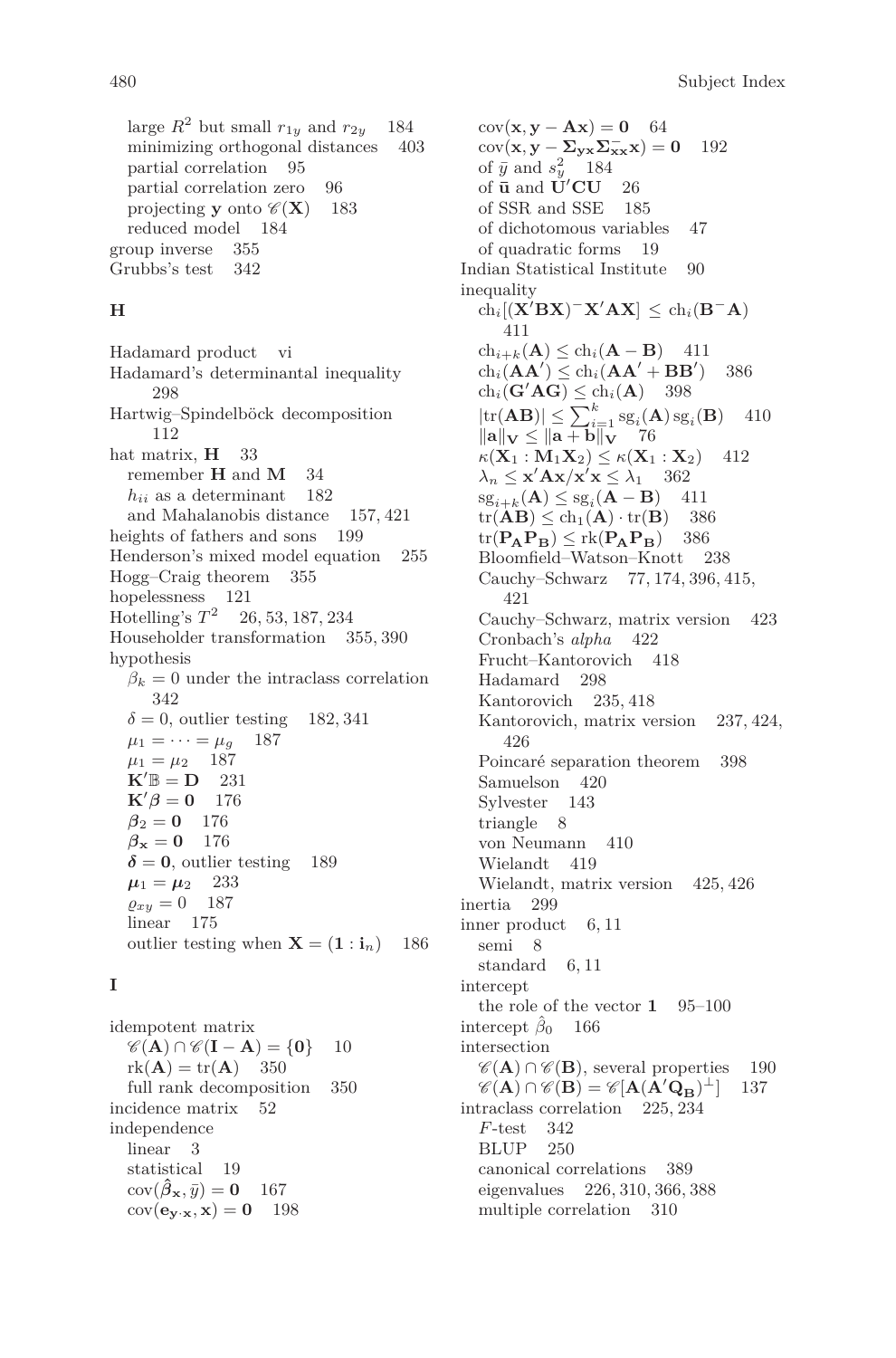invariance and estimability 284 of MHLN<sup>2</sup><sub>(</sub>**x***,*  $\mu_{\mathbf{x}}, \Sigma_{\mathbf{x}\mathbf{x}}$ ) 65 of MHLN<sup>2</sup> $(\mathbf{u}_{(i)}, \bar{\mathbf{u}}, \mathbf{S})$  66 of  $\Sigma_{\mathbf{y}\mathbf{x}}\Sigma_{\mathbf{x}\mathbf{x}}^{-}(\mathbf{x}-\boldsymbol{\mu}_{\mathbf{x}})$  65 of **AB**<sup>−</sup>**C** 283 of **BB**<sup>−</sup>**C** 283 of  $\mathbf{K}'\hat{\boldsymbol{\beta}}$  284 of  ${\bf X}'({\bf V} + {\bf XUX}')$ <sup>-</sup>X 286 of **X**(**X**<sup>0</sup>**V**<sup>−</sup>**X**) <sup>−</sup>**X**<sup>0</sup>**V**<sup>−</sup>**y** 149 of  $\mathbf{X}(\mathbf{X}'\mathbf{X})$ <sup>-</sup> $\mathbf{X}'$ 284 of the *F*-test 342 of the Watson efficiency 239 under orthogonal transformation 411 inverse of  $\mathbf{E} + \alpha \mathbf{f} \mathbf{f}'$ 301 of  $\mathbf{E} + \mathbf{FBF}^{\prime}$ 301 of  $I_n + \alpha A$  304 of  $\mathbf{A} = \{a_{ij}\} = \{\min(i, j)\}\$  252 of **X**<sup>0</sup>**X** 295 of a partitioned matrix 300 of a partitioned nonnegative definite matrix 294 of autocorrelation matrix 209 of correlation matrix 172 of sum of matrices 300 involutory matrix 355, 390

#### **K**

Kantorovich inequality 235, 418 matrix version 237, 424, 426 Kantorovich ratio 418 Kronecker product vi, 21, 32, 230, 263, 268, 280 properties 52

### **L**

Lagrange multipliers vi Lagrangian multiplier 366 Laplace expansion of determinant 429 LATEX x Latin square 67 Latin square, philatelic 68 Law of Eponymy, Stigler's 306 least squares *see* OLSE least-squares g-inverse 117 linear completeness 258 linear expectation 198 linear hypothesis *see* hypothesis linear model preliminaries 28–33 centered 225

consistent 43, 125 extended, M*<sup>Z</sup>* 180, 338 mixed 253 multivariate 32, 229 reduced, M12·<sup>1</sup> 163, 328 simple basic,  $\mathcal{M}_0$  99, 168 simple:  $y = \beta_0 + \beta_1 x + \epsilon$  97–100, 166 weakly singular 149, 236, 242 without the *i*th observation,  $\mathcal{M}_{(i)}$ 180, 338 linear prediction sufficiency 252, 258 linear sufficiency 257–259, 265 linear unbiased estimator 37 lower triangular matrix 207 Löwner ordering *see* minimizing definition 12  $\mathscr{C}(\mathbf{A}) \subset \mathscr{C}(\mathbf{B}) \& \ch_1(\mathbf{A}\mathbf{B}^+) \leq 1$  311 implications 12, 40

### **M**

magic square 53–55 Mahalanobis distance 157, 421  $MHLN^{2}(\bar{y}_{1}, \bar{y}_{2}, S_{\#})$  233, 374  $MHLN^2(\mathbf{u}_{(i)}, \bar{\mathbf{u}}, \mathbf{S})$  25 MHLN<sup>2</sup> $(\mathbf{x}, \boldsymbol{\mu}, \boldsymbol{\Sigma})$  25, 364  $MHLN^2(\mathbf{x}_*, \bar{\mathbf{x}}, \mathbf{S}_{\mathbf{x}\mathbf{x}})$  168 data points having the same MHLN 25 invariance 65  $\frac{\left[\mathbf{a}'(\mathbf{u}_{(i)}-\bar{\mathbf{u}})\right]^2}{\mathbf{a}'\mathbf{S}\mathbf{a}}$  373 matrix **M¨**  $P_V\dot{M}P_V$  317 matrix **M˙ M**(**MVM**) <sup>−</sup>**M** 45, 317 matrix derivative vi matrix inequality Cauchy–Schwarz 423 Kantorovich 237, 424, 426 Wielandt 425, 426 maximizing  $(a'x)^2/x'Bx$  369  $\operatorname{cor}(y, \mathbf{f}'\mathbf{x})$  417 cord(**Xr***,* **Ys**) 409  $\text{cor}_{d}(\mathbf{y}, \mathbf{X}_{0} \mathbf{b})$  79, 173  $\|\mathbf{HV} - \mathbf{V}\mathbf{H}\|_F^2$  240  $({\bf \alpha}'{\bf A}'{\bf B}{\boldsymbol \beta})^2$ *α*<sup>1</sup>**A**<sup>2</sup>**A***α*·*β*<sup>*1*</sup>**B**<sup>*β*</sup>**B***β* 78  $\frac{[a'(u_{(i)}-\bar{u})]^2}{a'_{\mathbf{S}\mathbf{a}}}$  373  $\mathbf{U}$  subject to  $\mathbf{U} \leq_{\mathsf{L}} \mathbf{V}, \mathscr{C}(\mathbf{U}) \subset \mathscr{C}(\mathbf{X})$ 312 *α*<sup>'</sup>**A**<sup>'</sup>**P**<sub>B</sub>**A***α*<sup>*/*</sup>α<sup>'</sup>**A**<sup>'</sup>**A**<sup>*α*</sup> 78 **a**<sup> $\sum$ </sup>**2a** $\sqrt{a}$ **204 u**<sup>'</sup>**u**</sup> subject to **u**<sup>'</sup> $\Sigma^{-1}$ **u** =  $c^2$ 365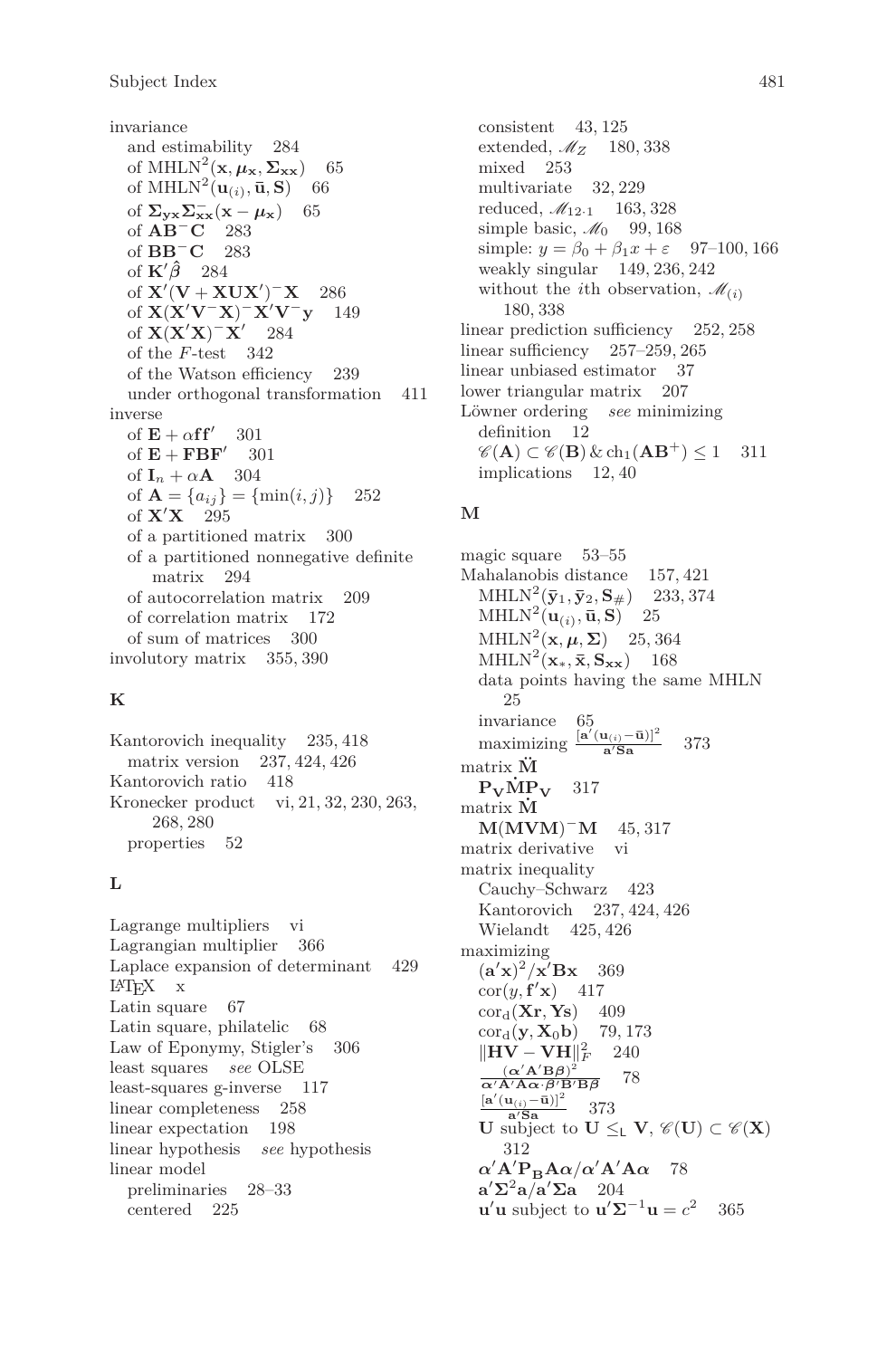**x** <sup>0</sup>**Ax***/***x** <sup>0</sup>**Bx** 369  $\mathbf{x}'$ **Ax** subject to  $\mathbf{x}'\mathbf{x} = 1$  360  $\mathbf{x}' \mathbf{A} \mathbf{y}$  subject to  $\mathbf{x}' \mathbf{x} = \mathbf{y}' \mathbf{y} = 1$  395 cos(**y***,* **Ab**) 77  $\cos^2(\mathbf{u}, \mathbf{v}), \mathbf{u} \in \mathcal{A}, \mathbf{v} \in \mathcal{B}$  78  $tr(G'AG)$  397  $tr[cov(\mathbf{X}\hat{\boldsymbol{\beta}}) - cov(\mathbf{X}\tilde{\boldsymbol{\beta}})]$  240  $var(\mathbf{b}'\mathbf{x})$  subject to  $\mathbf{b}'\mathbf{b} = 1$  362 mean squared error 194 mean squared error matrix 194, 196, 259 mean vector of *x*-variables  $\bar{\mathbf{x}} = \mathbf{X}'_0 \mathbf{1} \frac{1}{n}$  157 *Melencolia I* by Dürer 54 minimizing  $(Y - XB)'(Y - XB)$  80, 231, 399  $(\mathbf{y} - \mathbf{X}\boldsymbol{\beta})'\mathbf{W}^-(\mathbf{y} - \mathbf{X}\boldsymbol{\beta})$  44  $(y_1 - \alpha)^2 + \cdots + (y_n - \alpha)^2$  92  $\mathbf{E}[\mathbf{y} - (\mathbf{A}\mathbf{x} + \mathbf{b})][\mathbf{y} - (\mathbf{A}\mathbf{x} + \mathbf{b})]^T$ 196  $MSEM(Ax + b; y)$  196  $cov(\mathbf{A}\mathbf{y} - \mathbf{y}_f)$  subject to  $\mathbf{A}\mathbf{X} = \mathbf{X}_f$ 246  $cov(By)$  subject to  $BX = I_p$  41  $cov(Gy)$  subject to  $GX = X$  39, 41, 216 cov(**Hy** − **FMy**) 210  $cov(y - Fx)$  191  $\text{eff}(\hat{\beta}) = |\text{cov}(\tilde{\beta})|/|\text{cov}(\hat{\beta})|$  238  $\|\mathbf{X} - \mathbf{XP}_{\text{C}}\|$  404  $\|\tilde{\mathbf{X}} - \mathbf{B}\|$  406  $||$ **A** − **BZ** $||$ **F** subject to **Z** orthogonal 401  $\|\mathbf{A} - \mathbf{B}\|$  subject to rk(**B**) = *k* 399, 400  $\|\mathbf{\Sigma} - \mathbf{\Sigma} \mathbf{A} (\mathbf{A}' \mathbf{\Sigma} \mathbf{A})^{-1} \mathbf{A}' \mathbf{\Sigma} \|$  205  $||\mathbf{y} - \mathbf{A}\mathbf{x}||$ <sub>V</sub> 14, 81 k**y** − **Ax**k**V**, singular **V** 87  $\|\mathbf{y} - \mathbf{A}\mathbf{x}\|$  71, 76  $\|\mathbf{y} - \mathbf{X}\boldsymbol{\beta}\|$  33 **k**<sub>1</sub>**y**<sub>1</sub> −  $\alpha_1$ **1**|k + · · · + ||**y**<sub>*g*</sub> −  $\alpha_g$ **1**|k 36  $\sum -\sum a(a'\sum a)^{-1}a'\sum^2 204$ **b**<sup> $\prime$ </sup>**Nb** subject to  $\mathbf{Ab} = \mathbf{y}$  116  $\mathbf{b}'\mathbf{b}$  subject to  $\mathbf{Ab} = \mathbf{y}$  115  $\mathbf{x}'$ **Ax** subject to  $\mathbf{x}'\mathbf{x} = 1$  360  $\mathbf{x}' \mathbf{A} \mathbf{y}$  subject to  $\mathbf{x}' \mathbf{x} = \mathbf{y}' \mathbf{y} = 1$  395  $\cos^2$   $(Vz, z)$  237 tr(**PΣ**1*/*2**AΣ**) 205  $var(\mathbf{a}'\mathbf{y})$  subject to  $\mathbf{X}'\mathbf{a} = \mathbf{k}$  42, 117  $var(\mathbf{g}'\mathbf{y})$  subject to  $\mathbf{1}'\mathbf{g} = 1$  223  $var(y - f'x)$ <sup>0</sup>**x**) 193  $var_d(y - X_0b)$  79, 174 *f*[cov(**y** − **Ax**)] 412 angle 77 mean squared error 195 mean squared error matrix 196

orthogonal distances 403 minimum norm g-inverse 116 minimum seminorm g-inverse 116, 315 minus ordering 218, 315 mixed linear model 253  $\mathbf{A}(\mathbf{X} : \Sigma \mathbf{X}^{\perp}) = (\mathbf{0} : \mathbf{DZ}^{\prime} \mathbf{X}^{\perp}),$  $Ay = BLUP(\gamma)$  254 **B**(**X** :  $\Sigma$ **X**<sup> $\perp$ </sup>) = (**X** : **0**),  $\mathbf{By} = \text{BLE}(\mathbf{X}\boldsymbol{\beta})$  254 and stochastic restrictions 273 as a model with a new future observation 254 BLUE of  $\mathbf{X}\beta$  254 BLUP of  $\gamma$  254 Henderson's mixed model equation 255 Pandora's Box 254 two mixed models 277 model matrix  $X = (1 : X_0)$  30, 127 **X**bad 235–237, 239 extended,  $(X : i_n)$  180, 338 extended,  $[\mathbf{X} : (\mathbf{0} : \mathbf{I}_q)]$ ] 188 rank 128 Montréal Canadiens 29 Moore–Penrose inverse, **A**<sup>+</sup> four conditions 4, 107  $({\bf A}^+)^\prime = ({\bf A}^\prime)^+$  113  $\mathscr{C}(\mathbf{A}^+)$  110  $AA^+ = P_A$  113  $A^+ = (A'A)^+ A' = A'(AA')^+$  4  $A^{+}A = P_{A'}$  113  $a^+$  109 through FRD 107 through SVD 109 multinomial distribution *see* distribution multinormal distribution definition 18 conditional 291 conditional covariance  $cov(\mathbf{y} \mid \mathbf{x})$  194, 197 conditional mean  $E(y | x)$  194, 197 conditional variance var $(y | \mathbf{x})$  197 density function 18, 365  $E(\mathbf{y} \mid \mathbf{x}) = BLP(\mathbf{y} \mid \mathbf{x}) = BP(\mathbf{y} \mid \mathbf{x})$ 198 multiple correlation *R*3·<sup>12</sup> 309 *Ry*·**<sup>x</sup>** 80, 169, 296  $x_k$  explained by other  $x_i$ 's 129, 162 as a max correlation 172 how to end up to  $R^2$ ? 99 intraclass correlation 310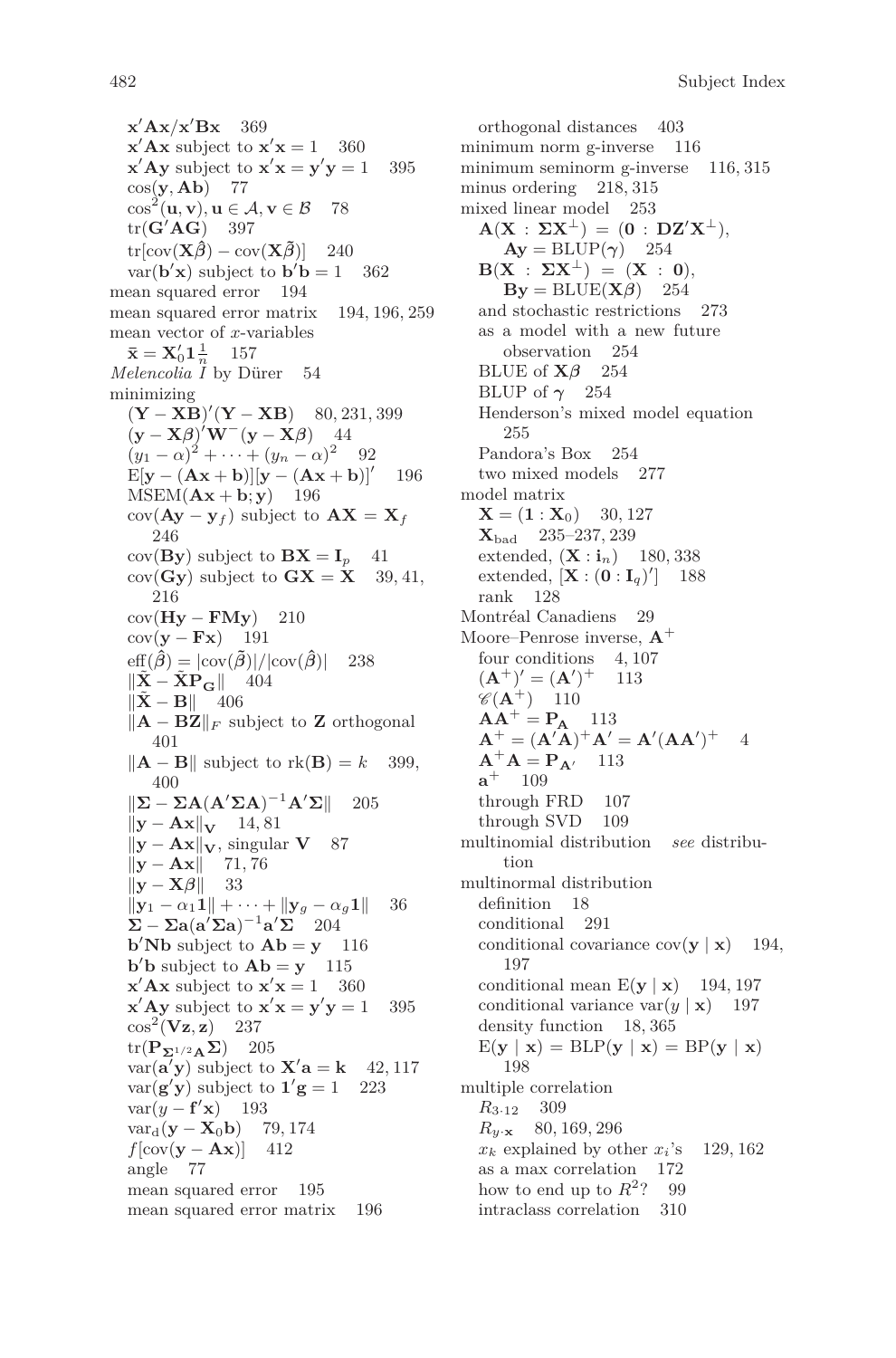population,  $\varrho_{y \cdot \mathbf{x}}$  193, 207, 315, 418 representations for  $R_{y\cdot\mathbf{x}}^2$  171 multivariate linear model 32, 229 Mustonen's measure of multivariate dispersion, Mvar 212

#### **N**

natural restrictions 39 Nobel Prize Jan Tinbergen 414 John William Strutt 414 Leonid Vitaliyevich Kantorovich 154 Paul Anthony Samuelson 414 Ragnar Frisch 414 nonnegative definite matrix 11 nonnegative definiteness of **R** 308 of partitioned matrix 305 nonzero eigenvalues of **UV** and **VU** 299 norm 7 ellipsoidal 13 Euclidean 7 Frobenius 9 matrix 9 matrix 2-norm 9 semi 8 spectral 9 standard 7 normal distribution *see* multinormal distribution normal equations 34, 76 general solution 34 generalized 44, 82, 288 null space 3

#### **O**

observation space 20, 91, 157, 403 OLSE definition 37 of *β*<sup>0</sup> 166 of *β<sup>k</sup>* 162 of *β* 34 of  $\beta_1(\mathcal{M}_{12})$  161 of *β*<sup>2</sup> 159 of *β***<sup>x</sup>** 166 of  $\mathbf{K}'\boldsymbol{\beta}$  37 of  $M_1X_2\beta_2$  159 of **X***β* 33 restricted 177, 264 ordinary least squares *see* OLSE orthocomplement

 $(M : -MZ)' \in \{X_*^{\perp}\}\ 274,280$  $[(\mathbf{B}' : \mathbf{I})']^{\perp}$  62  $\mathscr{C}(\mathbf{V}\mathbf{X}^{\perp})$  140  $\mathscr{C}(\mathbf{V}\mathbf{X}^{\perp}) = \mathscr{C}(\mathbf{W}^-\mathbf{X}:\mathbf{I} - \mathbf{W}^-\mathbf{W})^{\perp}$ 140  $\mathscr{C}(\mathbf{V}^{-1}\mathbf{X})^\perp$  140  $\mathscr{C}(\mathbf{X})_{\mathbf{V}^{-1}}^{\perp}$  140  $\mathcal{U}^{\perp}$  10  $\mathbf{A}^\perp$  10, 11, 71, 113  $\mathbf{A}_{1}^{\perp}$ **<sup>V</sup>** 13, 81  $\mathbf{A}_{\mathbf{V}}^{\perp}$ , **V** singular 85 orthogonal matrix 10 orthogonal projector *see* projector  $C = I - J$  36, 91, 172  $H = P_X$  36, 172 **<b>11'** 36, 91, 172 **P** $\mathscr{C}(\mathbf{A}) \cap \mathscr{C}(\mathbf{B})$  190  $P_{\mathscr{C}(\mathbf{A}) \cap \mathscr{C}(\mathbf{B}^{\perp})}$  152 **PA**;**<sup>V</sup>** 81  $P_{A;V}$ , **V** singular 87 **PX**;**V**−1 43  $\mathbf{P}_{\mathbf{X};\mathbf{V}^{-1}} = \mathbf{I} - \mathbf{P}'_{\mathbf{M};\mathbf{V}}$  82, 89, 319 **PX**;**W<sup>−</sup>** 88 **P<sup>A</sup>** 72 commuting  $\mathbf{P_A P_B} = \mathbf{P_B P_A}$  152, 190 decomposition  $P_{(A:B)} = P_A + P_{Q_A B}$ 155 difference  $P_A - P_B$  152 generalized 87 onto  $\mathscr{C}(\mathbf{P})$  11 Schur complement,  $P_{22\cdot1}$  303 sum  $P_A + P_B$  151 orthogonality and uncorrelatedness 92–95 orthonormal columns 10 over-speeding 45

### **P**

Pandora's Box BLUE 223 BLUP 248 mixed model 254 properties 264 when  $X = 1$  223 parallel summable matrices 289 parallelepiped 132 parallelogram 131 partial correlation 178, 179, 309 partial correlation geometrically 101–102 partitioned matrix g-inverse 294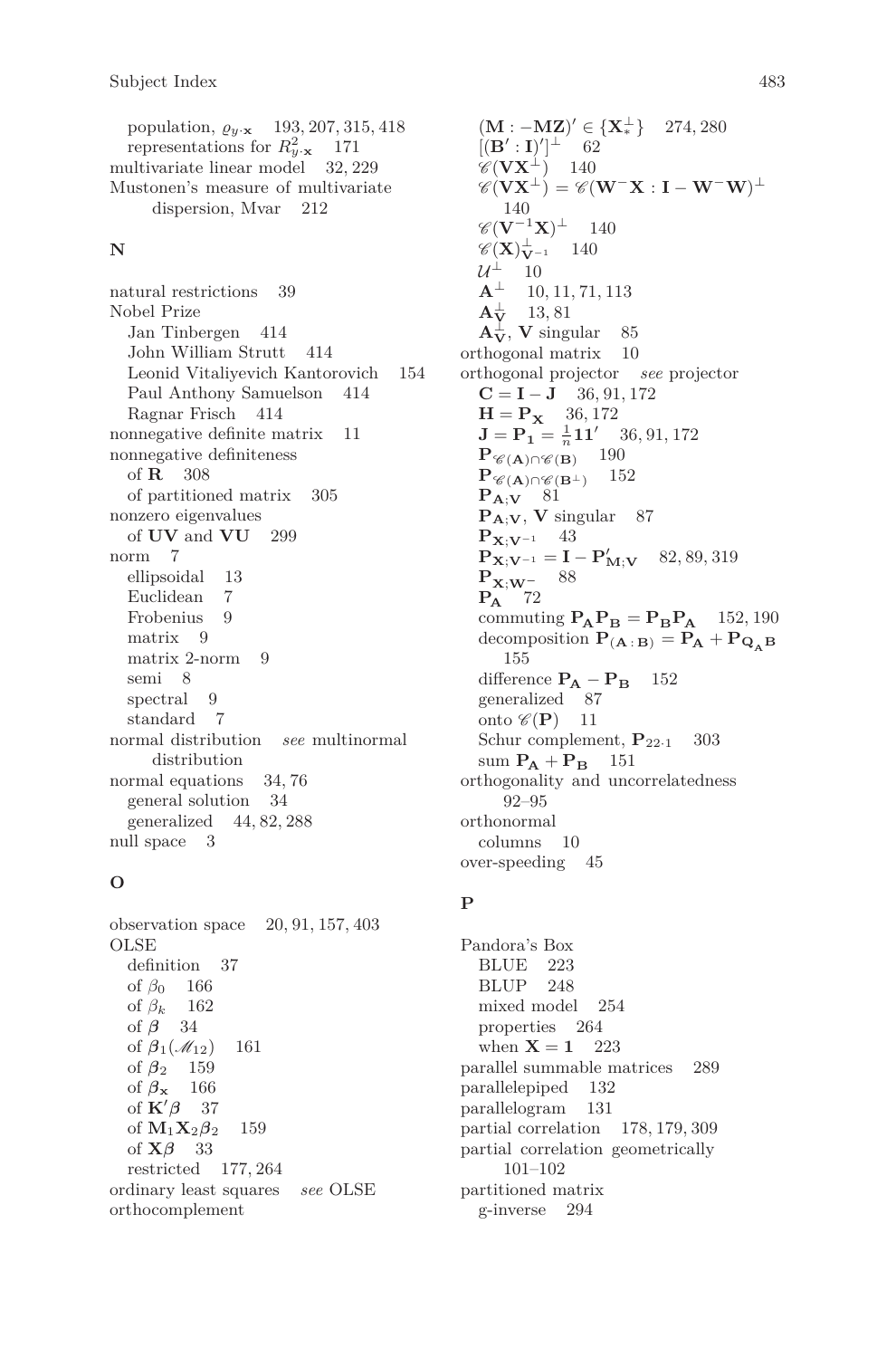484 Subject Index

inverse 294 MP-inverse 294 nonnegative definiteness 305 rank 121 pencil 368, 375 permutation matrix 55 philatelic Latin square 68 photo of Anderson, Theodore W. xi, 19 Baksalary, Jerzy K. 39 Ben-Israel, Adi 5 Bhimasankaram, Pochiraju 350 Cook, R. Dennis 199 Flury, Bernard 198 Golub, Gene H. 393 Gustafson, Karl 225 Harville, David A. 273 Haslett, Stephen J. 256 Isotalo, Jarkko xi, 252 Kala, Radosław 257 Liu, Shuangzhe 425 Markiewicz, Augustyn 260 Markov, Andrei Viktorovich 29 Markov, Andrey (Andrei) Andreyevich 29 Mathew, Thomas 227 Mitra, Sujit Kumar 44 Olkin, Ingram 13 Pukelsheim, Friedrich 312 Puntanen, Simo xi Rao, C. Radhakrishna 6 Scott, Alastair J. 398 Searle, Shayle R. 34 Seber, George A. F. 16 Styan, George P. H. xi Tappara defenceman 252 Tian, Yongge 87 Trenkler, Götz 112 Watson, Geoffrey S. 241 Werner, Hans Joachim 216 Yanai, Haruo 307 Zmyślony, Roman 225 Poincaré separation theorem 398 positive definite matrix 11 predicted value  $\hat{y}_∗$  167 prediction error 246 **y** − BLP(**y**; **x**) 196, 198 *ei*·1*...i*−<sup>1</sup> 207 autocorrelation structure 209 Mahalanobis distance 167 with a given **x**<sup>∗</sup> 167 prediction interval for *y*<sup>∗</sup> 168 principal components 362, 402 and Hotelling 206

from the SVD of  $\widetilde{\mathbf{X}}$  407<br>predictive approach 203 predictive approach principal minors 12, 308, 429 leading 12, 429 projector  $P_{\bf A|B}$  87 **PX**|**VX**⊥ 43,88 oblique 11 onto  $\mathscr{C}(\mathbf{A})$  along  $\mathscr{C}(\mathbf{B})$  6 proper eigenvalues and canonical correlations 383 PSTricks x psychometrics viii, 401

# **Q**

quadratic risk  $risk$ **Fy**; **K**<sup>'</sup> $\beta$ ) 259

## **R**

random effects 253 random sample without replacement 53, 234 rank  $\text{rk}(\mathbf{A}\mathbf{B}) = \text{rk}(\mathbf{A}) - \dim \mathscr{C}(\mathbf{A}') \cap \mathscr{C}(\mathbf{B}^{\perp})$ 121  $rk(\mathbf{A} : \mathbf{B}) = rk(\mathbf{A}) + rk(\mathbf{Q}_{\mathbf{A}}\mathbf{B})$  121<br> $rk(\mathbf{A}\mathbf{P}_{\mathbf{P}}) = rk(\mathbf{A}\mathbf{B})$  127  $rk(\mathbf{AP}_{\mathbf{B}}) = rk(\mathbf{AB})$ <br> $rk(\mathbf{P}_{\mathbf{A}}\mathbf{P}_{\mathbf{B}}\mathbf{Q}_{\mathbf{A}})$  144  $rk(\mathbf{P_A}\mathbf{P_B}\mathbf{Q_A})$ additive on the Schur complement 126, 299, 303 of  $cov(\tilde{\varepsilon})$  137 of cov $(\tilde{\beta})$  137 of cov $(\mathbf{X}\tilde{\boldsymbol{\beta}})$  137 of  $A + B$  351 of **CX**<sup>0</sup> 128 of  $HP_VM$  135, 321 of  $\mathbf{T}_{\mathbf{xx}} = \mathbf{X}'_0 \mathbf{C} \mathbf{X}_0$  128 of **X** 128 of  ${\bf X}'({\bf V} + {\bf XUX}')^{-}{\bf X}$  286 of **X**<sup>0</sup>**VX** 132, 147 of  $X'V+X$  132 of correlation matrix 127 of the extended model matrix 130 of the model matrix 127 of the partitioned matrix 297 rank additivity  $rk(A) = rk(A_{11}) + rk(A_{22\cdot1})$  126, 299, 303  $rk(\mathbf{A} + \mathbf{B}) = rk(\mathbf{A}) + rk(\mathbf{B})$  351 rank cancellation rule, RCR 145 rank-subtractivity *see* minus ordering Rayleigh ratio (quotient) 361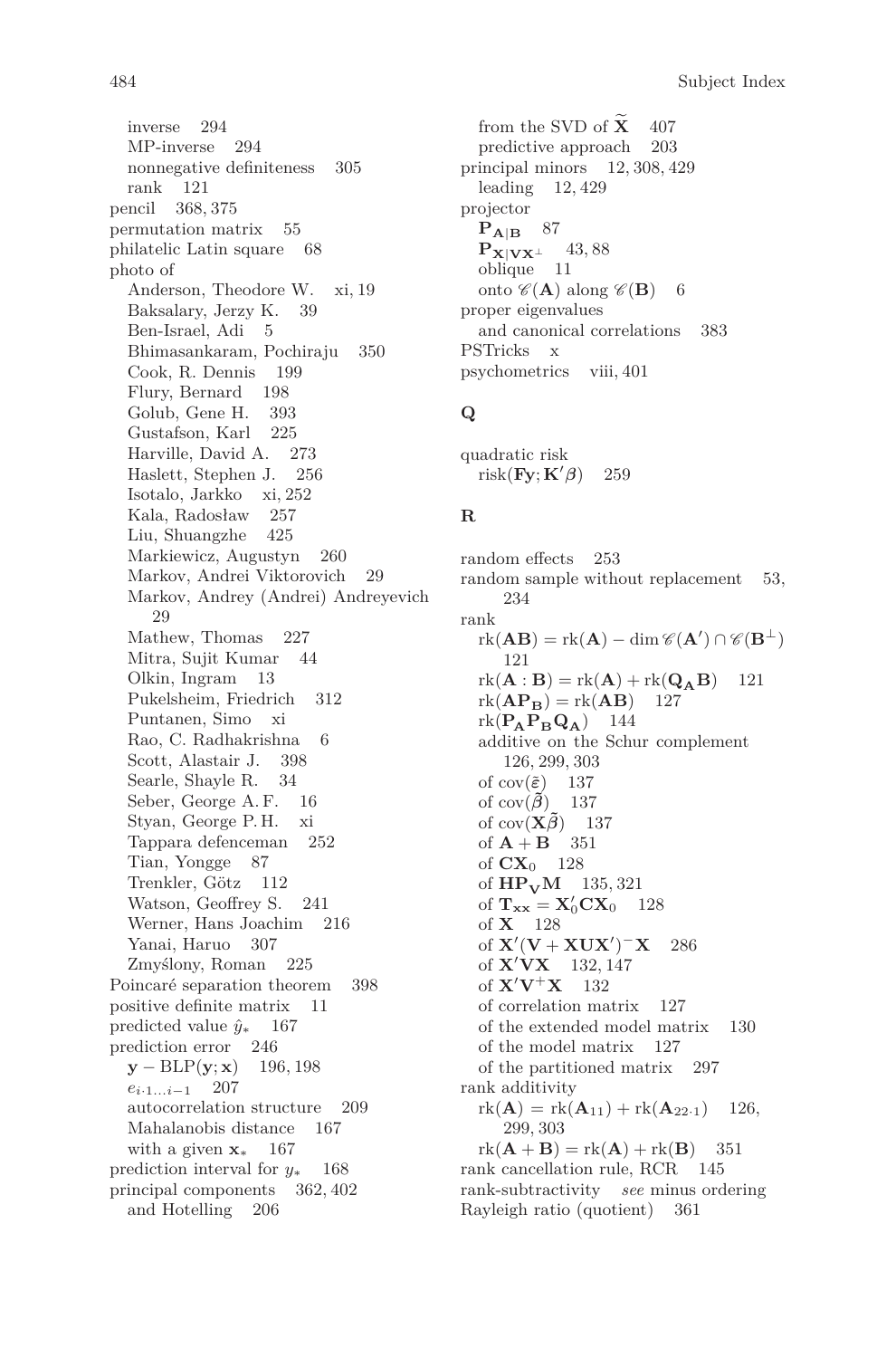reduced model  $M_{12\cdot1}$  163, 328  $M_{1H}$  333 reflection 52 regression what is it? 198 regression coefficients  $\hat{\beta}_0 = \bar{y} - \bar{\mathbf{x}}' \hat{\boldsymbol{\beta}}_{\mathbf{x}}$  166  $\hat{\beta}_{\mathbf{x}} = \mathbf{T}_{\mathbf{x}\mathbf{x}}^{-1} \mathbf{t}_{\mathbf{x}\mathbf{y}} = \mathbf{S}_{\mathbf{x}\mathbf{x}}^{-1} \mathbf{s}_{\mathbf{x}\mathbf{y}}$  166 correlation between  $\hat{\beta}_1$  and  $\hat{\beta}_2$  167 correlation between *β*ˆ*<sup>i</sup>* and *β*ˆ*<sup>j</sup>* 178 standardized 166, 171 regression fallacy 200 regression line and conditional means 36, 198 regression towards mean 199 relative reduction in SSE 169 residual  **404 e***i*·1*...i*−<sup>1</sup> 208 **y** − BLP(**y**; **x**) 196, 198 *ei*·1*...i*−<sup>1</sup> 207 externally Studentized 182, 186, 341 internally Studentized 181 of BLUE,  $\tilde{\varepsilon}$  = **VMy** 44, 325, 339 of OLSE,  $\hat{\varepsilon} = My$  33 residual sum of squares, SSE 99, 168 restricted BLUE 188 restricted OLSE 177, 264 rotation 52, 392, 404, 407, 409

#### **S**

Samuelson's inequality 420 scalar-potent matrix 355 Schmidt's approximation theorem 401 Schur complement vii, 291  $\Sigma/Z'VZ$  135 Banachiewicz–Schur form 295 BLUE's covariance matrix 211 determinant 294 in the projector 303 inverse of a pd matrix 294 rank-additivity 299, 303 seminorm 87 Sherman & Morrison formula 301 shorted matrix 312 shrinking 392 similarity 299, 360 simple basic model,  $\mathcal{M}_0$  99, 168 simultaneous diagonalization by an orthogonal matrix 370 of commuting matrices 370 single regression coefficient 161

singular value decomposition 391–413 honorary sv's 395 in psychometrics 401 reduced 394 thin 394 uniqueness 395 singular vectors: left, right 395 skew-symmetric 50 solution to  $AYB = C$  267–282 space observation 20, 91, 157, 403 variable 20, 91, 157, 403 spectral radius 389 spectrum *see* eigenvalues square root of  $\mathbf{A}$  15, 236, 360, 416<br> $\mathbf{A}$ <sup>+</sup> 416 **A**<sup>+</sup> 416 **Σ** 302 stamp al-Khwārizmī, Muḥammad 154<br>Banachiewicz, Tadeusz 290 Banachiewicz, Tadeusz Carroll, Lewis 356 Cauchy, Augustin-Louis 290 Dodgson, Charles 356 Dürer's *Melencolia I* 54 Einstein, Albert 55 Euler, Leonhard Paul 55 Galilei, Galileo 55 Gauss, Johann Carl Friedrich 214 Gödel, Kurt 282 Japan 1992 356 Kantorovich, Leonid Vitaliyevich 154 Kolmogorov, Andrei Nikolaevich 282 Laplace, Pierre-Simon de 154 Leibniz, Gottfried Wilhelm von 356 Llull, Ramon 68 Mahalanobis, Prasanta Chandra 90 Neumann, John von 282 Newton, Isaac 55 Pakistan 2004 70 Pitcairn Islands 2007 69 Poincaré, Henri 282 Rao, C. Radhakrishna (special cover) 150 Samuelson, Paul Anthony 414 Seki Kôwa, Takakazu 356 St. Vincent 1991 356 Strutt, John William (3rd Baron Rayleigh) 414 Tinbergen, Jan 414 Tristan da Cunha 1981 356 stamps stochastic vi